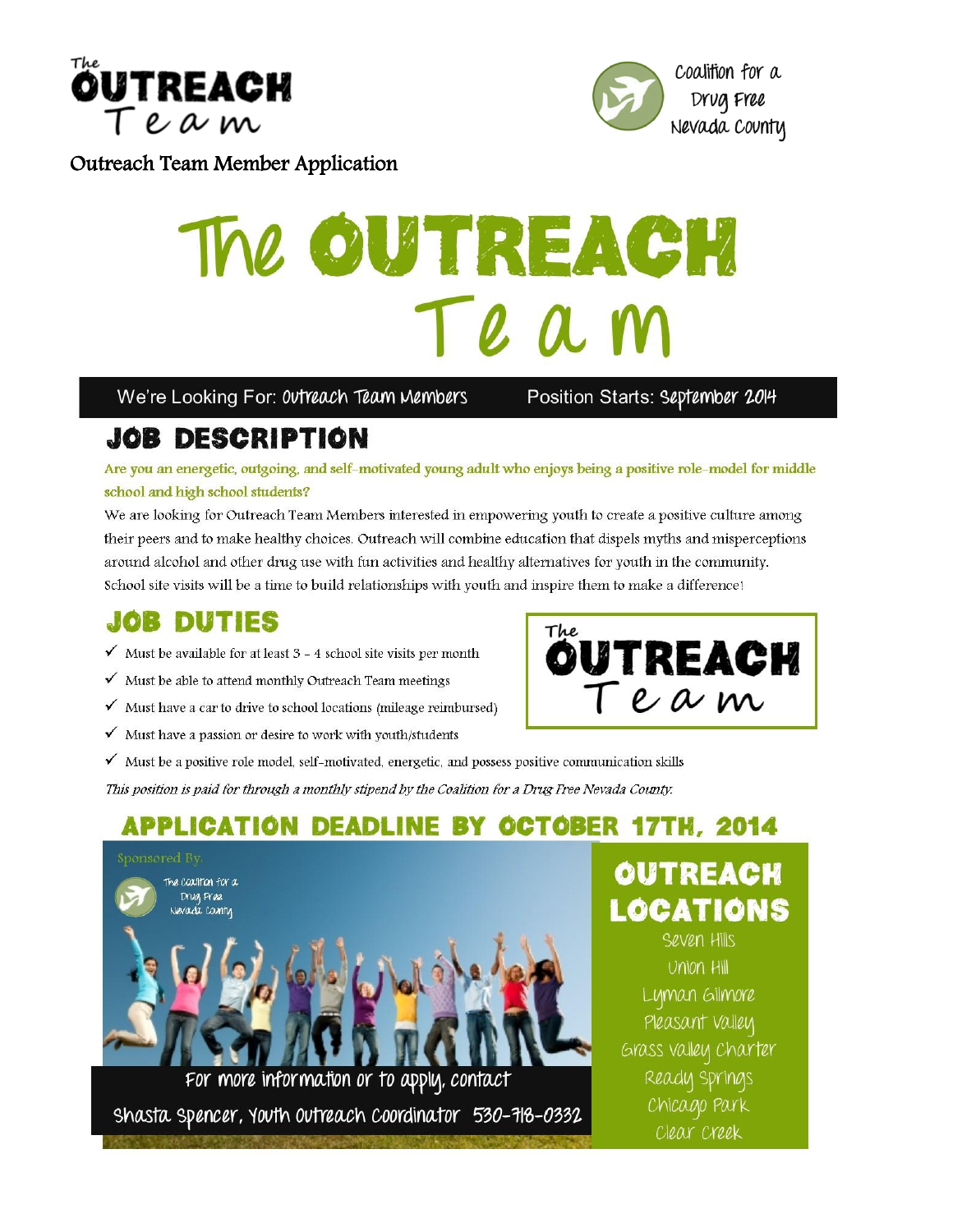# **ÖUTREACH**



### Outreach Team Member Application

Please contact Shasta Spencer, Youth Outreach Coordinator to schedule an interview. (530) 718 - 0332

| Applicant Information                                                                 |                                         |                    |                            |                     |          |                  |
|---------------------------------------------------------------------------------------|-----------------------------------------|--------------------|----------------------------|---------------------|----------|------------------|
| Full Name.                                                                            |                                         |                    |                            |                     | DOB:     |                  |
| Address.                                                                              | Last                                    | <b>First</b>       |                            | M.I                 |          |                  |
|                                                                                       | <b>Street Address</b>                   |                    |                            |                     |          | Apartment/Unit # |
| Phone.                                                                                | City<br>Email                           |                    |                            | State               | ZIP Code |                  |
| Date Available.                                                                       |                                         | Social Security No |                            |                     | Salary.  | \$50/month       |
| <b>Outreach Team Member</b><br>Position Applied for.                                  |                                         |                    |                            |                     |          |                  |
| Are you currently enrolled in college, vocational, or technical school?               |                                         |                    | <b>YES</b><br>$\mathsf{L}$ | NO                  |          |                  |
| Have you ever worked with middle/high school youth before?<br>If yes, when and where. |                                         |                    | <b>YES</b>                 | NO<br>$\mathcal{L}$ |          |                  |
| Have you ever been convicted of a felony?<br>If yes, explain.                         |                                         |                    | YES                        | NO<br>$\sim$        |          |                  |
|                                                                                       | Are you authorized to work in the U.S.? |                    | <b>YES</b>                 | NO                  |          |                  |
| Education                                                                             |                                         |                    |                            |                     |          |                  |
| High School.                                                                          |                                         |                    |                            |                     | Year     |                  |
| College.                                                                              |                                         |                    |                            |                     | Year(s)  |                  |
| References                                                                            |                                         |                    |                            |                     |          |                  |
|                                                                                       | Please list three references.           |                    |                            |                     |          |                  |
| Name.                                                                                 |                                         |                    |                            | Phone #.            |          |                  |
| Name.                                                                                 |                                         |                    |                            | Phone #.            |          |                  |
| Name.                                                                                 |                                         |                    |                            | Phone #.            |          |                  |